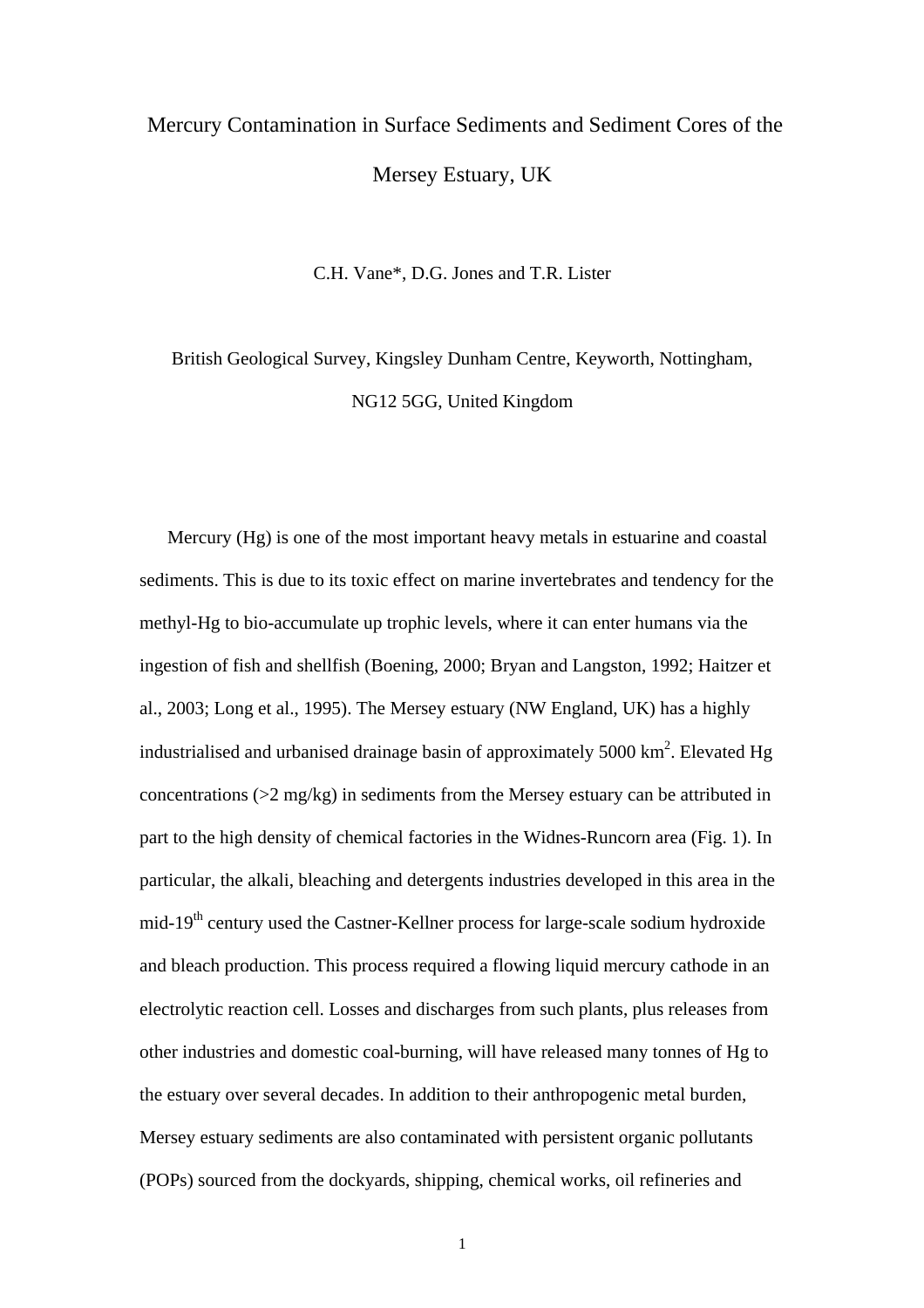sewage works situated in close proximity to the Mersey, its tributaries and Manchester Ship Canal (Harino et al., 2003; Leah et al., 1997; Osborne et al., 1997; Thomas et al., 2002; Vane et al., 2007).

The extent of Hg contamination in surface sediments along three transects within the Mid Mersey was examined in 1983 (Craig and Moreton, 1986). Average Hg concentrations of 1.47 mg/kg (n=21), with values ranging from <0.05 to 4.01 mg/kg and methyl-Hg concentrations ranging from <0.0005 to 0.024 mg/kg, were reported. Monitoring of metal contamination in surface sediments from 1974 to 1998 revealed that metal concentrations including Hg were strongly correlated to organic matter and sediment particle size, resulting in distribution patterns which reflected sediment characteristics and dynamics (diffuse pollution) rather than the position of point input sources (Harland et al., 2001; NRA, 1995). Although a general decline in metal concentrations since its peak in the 1960's was observed, in line with reducing inputs, remobilisation of previously consolidated salt-marsh sediments was considered responsible for significant perturbations in the overall reduction trend. However, mass balance calculations have also shown that from 1990 to 1997 the Hg input into the Mersey decreased from 3100 to 300 kg/year, respectively (Harland et al., 2001).

 The heavy metal contaminant history of the Mersey has also been recorded in 1 m cores of salt-marsh sediments from Widnes Warth and Ince Banks (Fox et al., 1999). Depth profiles of Hg, DDT,  $^{137}Cs$  and  $^{239, 240}Pu$  showed that the Widnes Warth core covered a 120 year time span, whilst that from Ince Bank represented a little over 50 years of sedimentation (Fox et al., 1999). The core at Widnes Warth showed a marked increase in Hg concentrations from pre-industrial (1880) concentrations of ~0.2 to 4 mg/kg in 1920 and about 5 mg/kg in the 1960's.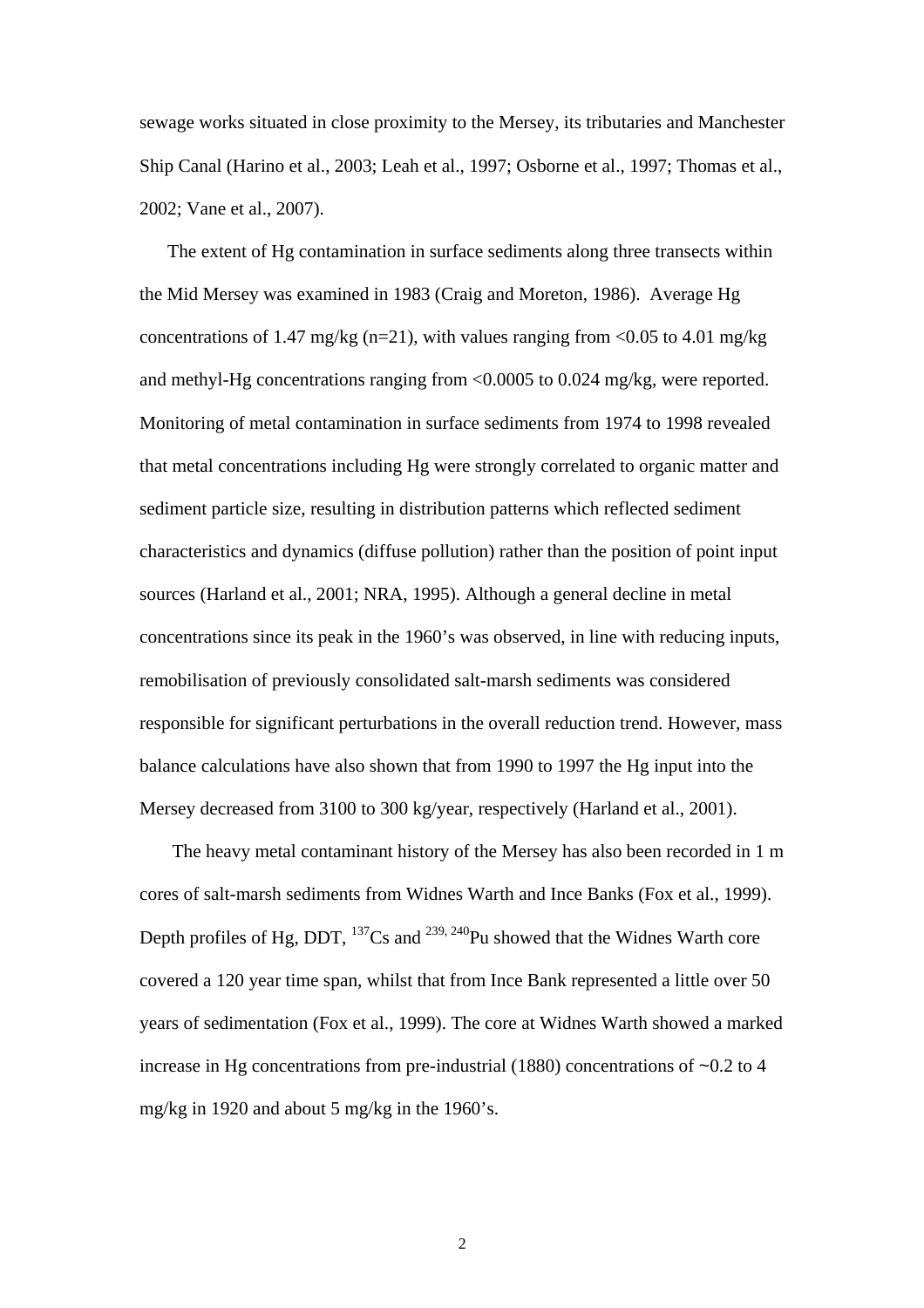The objectives of the current study were to: (i) determine the distribution of Hg contamination near to the sediment surface within the outer, middle and inner portions of estuary; (ii) provide a vertical distribution of Hg contamination using shallow sediment cores in order to examine historic pollution trends and, (iii) evaluate Mersey Hg concentrations using published marine and estuarine sediment quality guidelines.

Sampling of the estuary of the River Mersey was carried out over a period of 30 months, with initial orientation samples collected in May 2000 and the final drill cores from Widnes Warth collected in November 2002. Four different methods of sampling were used during the field campaign, namely; manual corer, Marlow corer, Mackereth corer and Day grab. Sampling sites in the middle estuary were accessed by the Environment Agency hovercraft 'Sea-Spray', using pre-determined GPS co-ordinates to accurately locate each position. Eight shallow cores were collected by manually driving plastic tubes, fitted with a stainless steel basket core catcher at the base, into the exposed sediment. This method recovered cores from 0.75 to 1.25 m in length. At one location (M232) in the outer estuary it was possible to collect cores using a Mackereth piston corer. The corer was deployed from the Environment Agency vessel 'Sea Jet'. Using compressed air, a plastic core tube was forced into the submerged sediment, enabling cores of up to 1 m to be recovered. A mechanically powered 'Marlow' corer was transported by barge, via the Manchester Ship Canal, and unloaded onto the salt marsh at Ince Bank. Marlow cores were recovered from four locations (IB6, IB7, IB8  $&$  WW1) ranging from 1.5 to 5.5 m in length. In the outer estuary, the Environment Agency vessel 'Coastal Guardian' was used to collect samples from the submerged estuary bed with a Day grab. Pre-determined GPS coordinates were used to accurately locate each site. The locations for the 14 sediment cores are presented in Fig 1.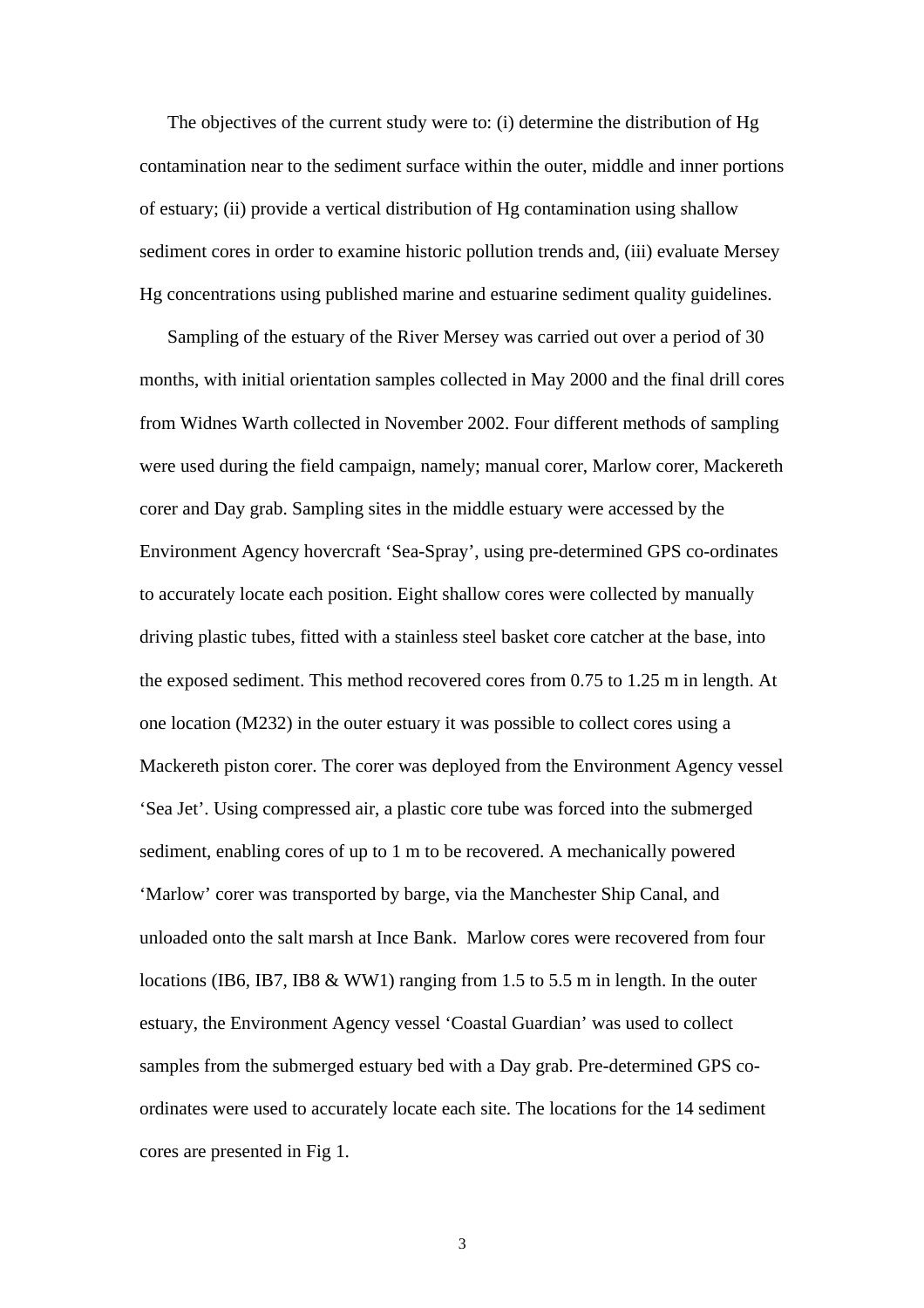After collection, sediment cores and grabs were stored frozen in the dark to avoid post collection chemical change and then transported to the laboratory. Core samples were defrosted and sampled at 10 cm intervals using a plastic spatula. The resultant samples were freeze-dried, sieved to pass a 2 mm brass mesh then carefully ground to a fine powder in an agate ball mill. Grab samples were homogenised and prepared in an identical manner to the core samples. A total of 203 sediment samples were subsequently analysed for Hg content. For each digest, 0.5 g sediment was treated with 5 ml deionised water and 5 ml of Aqua Regia for 15 h, and then heated at boiling point for 2 h. Once cooled, 50 ml of deionised water was added and shaken. After settling, a 5 ml aliquot was transferred and diluted with 18 M $\Omega$  quality water to give a 2% acid solution. The samples were analysed using PSA, atomic fluorescence spectrometer system comprised of a XYZ Autosampler and a Millennium Merlin spectrometer operated with an Ar flow rate of 30-50 psi and fluorescence measured at 253.7 nm. The limit of quantification was 0.002 mg/kg. Quality control was accomplished by analysing BEST-1, a low-level Hg reference marine sediment (laboratory of the government chemists), and PACS-1, a high-level Hg reference material. A total of nine QC analyses were conducted at regular intervals throughout the analysis of the samples (Table 1).

Loss-on-Ignition (LoI), a proxy for total organic carbon (TOC), was determined by heating known weights of sample (dried at 105°C overnight) to 450°C in a muffle furnace for a minimum of 4 hours. After cooling, the samples were re-weighed and the percentage loss in weight (LoI) calculated. Quality control was achieved through the use of two in-house QC standards: LLC (low level control) and S3B (high level control) with LoIs of 3.5% and 12.5%, respectively. These were run alternately in each batch of 40 samples.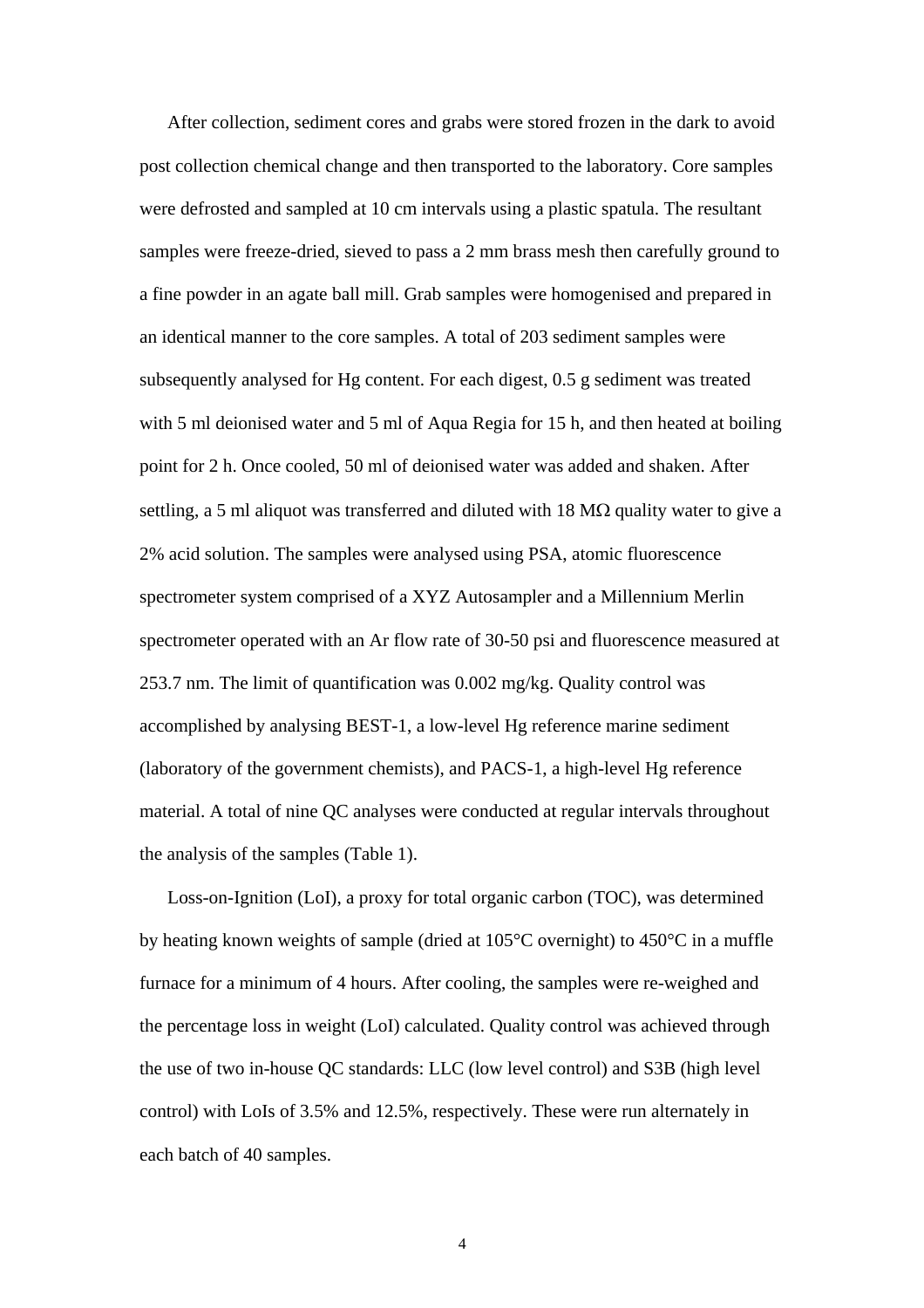Gamma-emitting radionuclides (principally  $137$ Cs and  $40$ K) were determined on intact sediment cores in their plastic liners by gamma spectrometry, using an automated core logger developed at BGS; this is a rapid, non-destructive screening method. The cores were moved in 2 cm increments past a 76 x 76 mm NaI(Tl) gamma detector surrounded by 10 cm of low background Pb shield. A 1 hour count was made at each step with a full gamma spectrum collected on a Canberra Unispec MCA. Analysis of the spectra was made using Canberra Genie 2000 software with efficiency models created using ISOCS (Venkataraman et al., 1999, 2005). The method should be regarded here as semi-quantitative, although the patterns of radionuclide concentration with depth have been verified by analysis of depth slices from cores using conventional low background laboratory gamma spectrometry with a HPGe detector.

The average Hg concentration of all Mersey sediment core and surface grab samples was 2.03 mg/kg (n=203) and the average for sediments from 10-50 cm was 3.16 mg/kg. In contrast, lower average Hg values of 0.84 mg/kg were observed at the surface from core tops and grab samples (0-10 cm). The highest Hg concentrations at surface were observed at Ince Banks (5.13 mg/kg) and at a site close to Hale (Fig. 2). A reasonably strong correlation exists between Hg and LoI ( $\mathbb{R}^2$  0.73, P=<0.05), suggesting that the TOC is one of the controlling influences on Hg sorption (Fig. 3). This is expected given that Hg (II) (mercuric mercury) is known to form stable complexes with sulphur functional groups, which are present on the surfaces of particulate humic substances and adsorb to mineral colloids (Haitzer et al., 2003). In contrast, sediments from cores M232, M28 and M64 do not display a linear relationship between TOC and Hg, which indicates that other factors (e.g., grain size,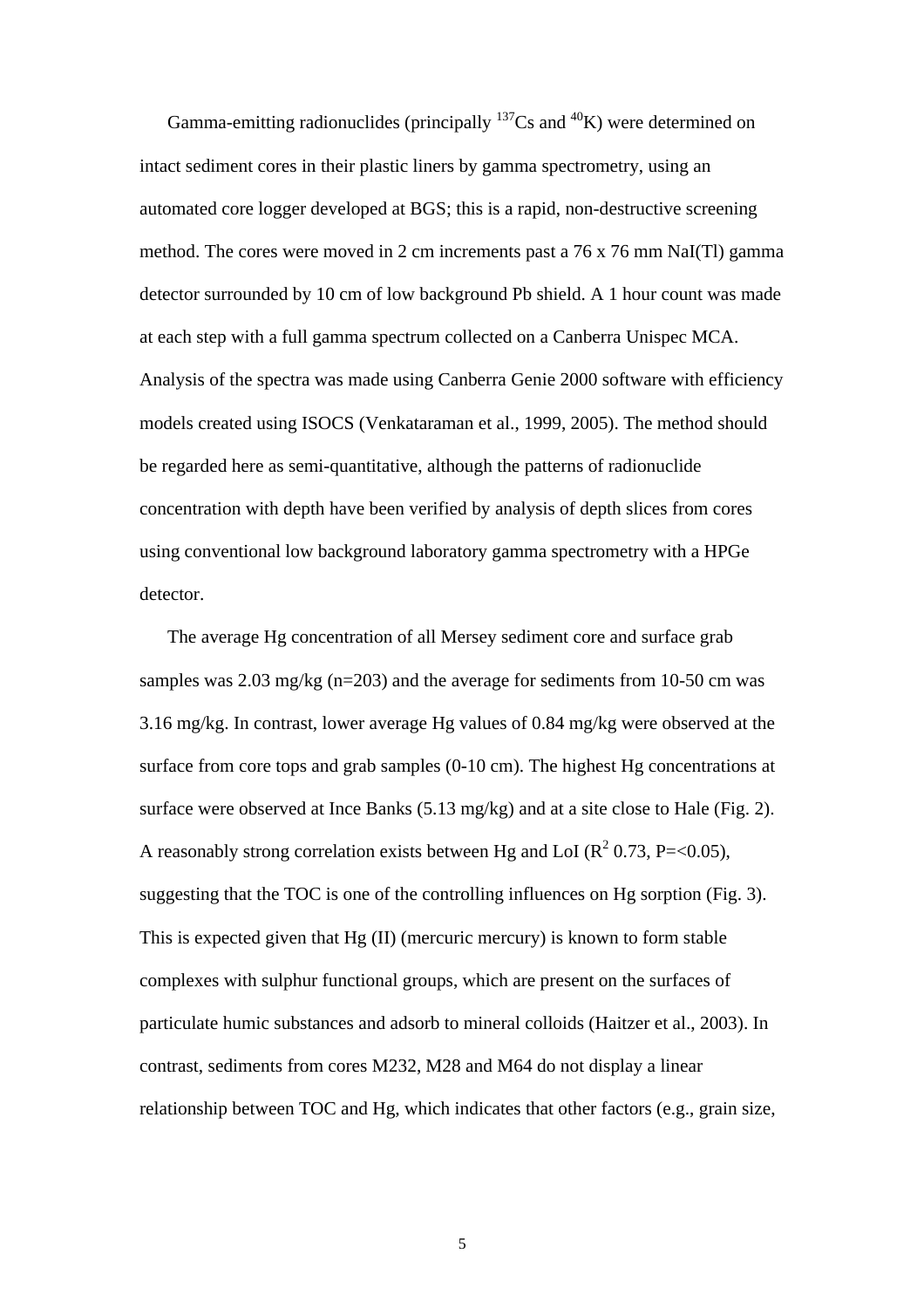bacteria, mineral colloids, and DOC) are also important in fixing Hg in the environment (Bengtsson and Picado, 2008).

Overall, surface sediments collected from the middle and inner Mersey estuary exhibited higher Hg concentrations compared to the outer estuary (Fig. 2). The Hg distribution pattern can be explained in part by the deposition of fine grained muds along the margins of the upper estuary and the prevalence of fine and medium grained sands, as well as gravelly sands, towards the outer estuary.

The spatial distribution of Hg in surface sediments and benthic organisms from the Mersey has been previously examined in the 1980's and compared with the estuaries of SW England (Langston, 1986). Mersey sediments were enriched in Hg compared to their SW counterparts, with the highest concentrations of 6.04 and 6.02 mg/kg observed at Stanlow (Ellesmere Port) and Widnes. The higher Hg concentrations were explained in part by the possible discharge of Hg wastes from chloro-alkali plants at Runcorn into the Manchester Ship Canal and periodic release of waters and sediments via Weaver Sluices and Eastham Locks (Langston, 1986). In the current study, sediments collected from Weaver Sluices and close to Eastham Locks gave Hg concentrations of  $\sim$ 3 mg/kg which suggest a possible decline in sediment hosted Hg and waste discharges into the Manchester ship canal since the early 1980's. These observations support the general notion that discharge and sedimentary accumulation of Hg in the Mersey has declined in the  $21<sup>st</sup>$ C as compared to that occurring in the 1950's to 1990's (Fox et al., 1999; Harland et al., 2000; Langston, 1986).

The general progressive decrease in surface sediment Hg content from middle to outer estuary (Fig. 2) may also be attributable to increasing distance from sources of Hg discharge, such as points of exit/entry to the Manchester ship canal or possibly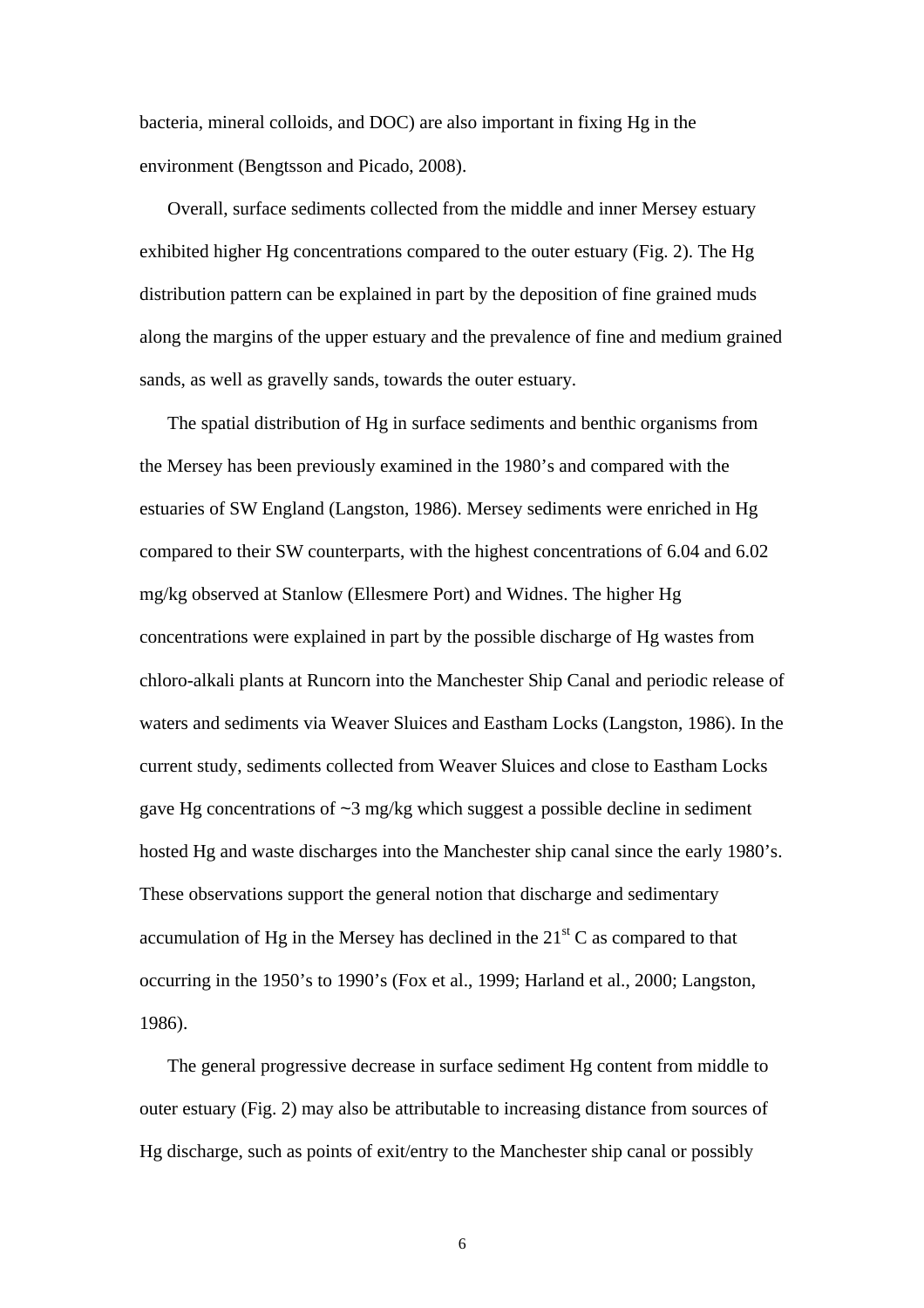dilution of Mersey sediments with uncontaminated material from the Irish Sea. Changes in the particle size of sediments may also be a factor since previous studies have shown a net sediment transport in an E and SE direction toward the Mersey (Camacho-Ibar et al., 1992). Their examination of surface grab samples collected in Liverpool Bay in 1988 (n=70) gave mean Hg values of 0.56 mg/kg for the fine sediment fraction ( $\langle 90 \mu m \rangle$  and 0.03 mg/kg for the coarse size fraction (90-500  $\mu$ m) confirming that sediments from outside the estuary had lower Hg concentrations than those from the estuary.

Thus sediments transported from Liverpool Bay into the outer Mersey could dilute Hg values via sediment mixing processes. Significant mixing of surface sediments in the outer estuary is not unexpected given that the Mersey estuary is macrotidal, with a maximum tidal range in excess of up to 10.4 m and spring tidal velocities reported of 2.26 (flood) and 2.16 ms<sup>-1</sup> (ebb) for Bootle Docks (Fig 1). Two further factors may influence transport of sediments and associated contaminants in the Mersey, namely the unusual banana-shape of the estuary and the restricted water circulation within the middle and inner estuary caused by the constriction known as the "narrows" at Otterspool to Egremont (Fig 1). This notion is supported by relatively rapid flushing times from Widnes to Hale of 2 days within the inner estuary as compared to flushing times of 32 days for Warrington to Rock Lighthouse (NRA, 1995).

The Hg concentration and LoI profiles of ten near surface sediment cores from the Mersey estuary are presented in Fig. 4. The Hg concentration profile for M232, situated on the seaward side of Bootle Docks in Liverpool, varied from 1.42 to 0.83 mg/kg but did not show any clear changes in Hg values with depth. A similar nonsystematic variation in Hg values from 1.93 to 2.61 mg/kg was also observed for the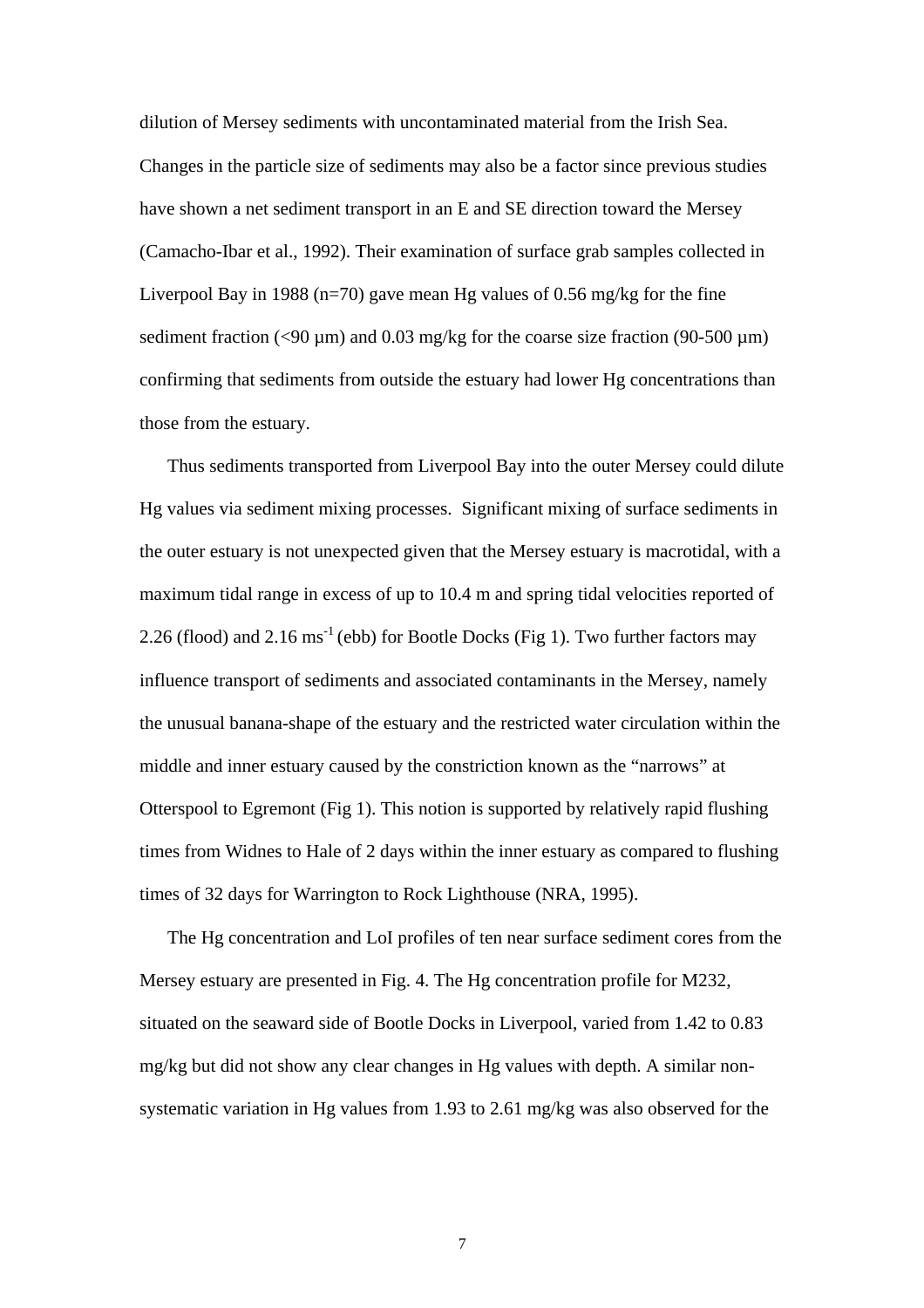entire 1.6 m length of core M290 (Fig. 4). These Hg profiles could be due to a combination of Hg intra-core mobility (e.g. physical sediment mixing, bioturbation).

In the UK, releases of the radionuclide  $137Cs$  into the marine environment started from the Sellafield nuclear reprocessing plant in approximately 1952 (Kershaw et al., 1992). Discharges from this plant, as well as atmospheric input from weapons testing, can yield peaks in  $137$ Cs activity corresponding to about 1958, 1963 and the late 1970's respectively (Lee and Cundy, 2001), with the possible addition of input from the Chernobyl accident in 1986. Of these, the peak of Sellafield discharges in the late 1970s is likely to the most significant event in intertidal sediments bordering the Irish Sea, but a significant lag time between discharge and its appearance in the sediments has been observed (Mackenzie et al., 1994). The profiles of  $^{137}Cs$  down cores can give useful information for dating and estimating sedimentation rates, provided that consideration is given to sediment type and mixing, erosion and downward diffusion of 137Cs, which can be complex in an estuarine system (Clifton and Hamilton, 1982; Hamilton and Clarke, 1984; Kershaw et al., 1992). Cs is generally strongly sorbed to sediment or soil particles (Ritchie and McHenry, 1990) but in this current study, the presence of  $137$ Cs throughout the entire core length (0-1.50 m; Fig. 5) suggests that the base of the core was younger than 1952 and/or there has been downward mixing of  $137<sub>CS</sub>$  to that depth. The absence of any significant discrete peaks in the M290  $137<sub>CS</sub>$ depth profile, as for the Hg profile, supports strong sedimentary mixing by natural physical processes (e.g. waves, strong tidal currents or lateral migration of tidal channels in the estuary), through human activities such as dredging, by bioturbation or through downward migration of  $137$ Cs. Given the strong tidal currents and channel migration processes operating in a macrotidal estuary like the Mersey, physical mixing of sediments is probably the dominant mechanism. The gradual increase in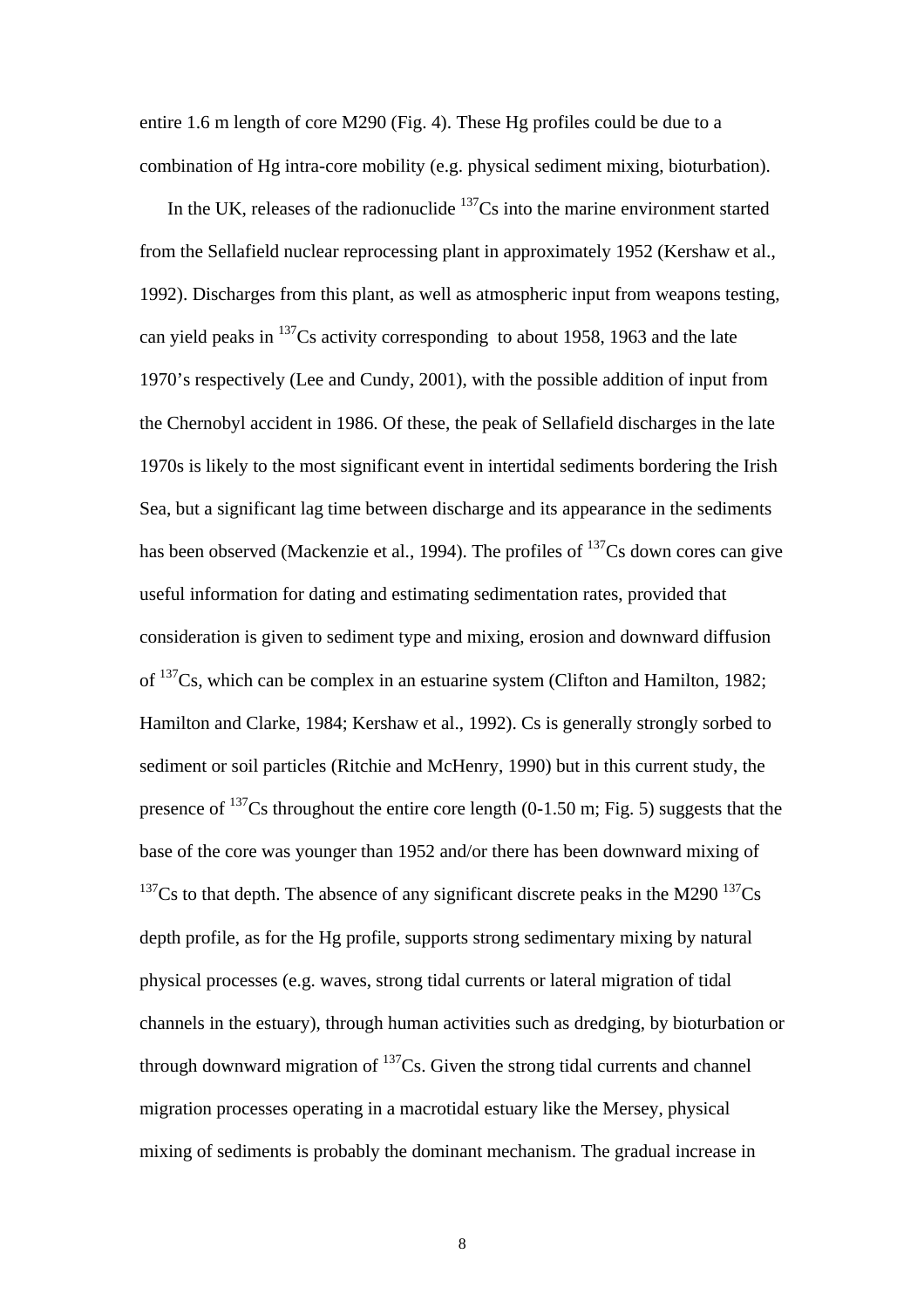$137$ Cs downcore appears to mirror a similar increase in K and may therefore reflect a slight overall fining of the sediment with depth.

Cores M28, M248 and M275 revealed minor Hg values of about 0.5 mg/kg at the base (1.0-0.7m) followed by a rapid rise to reach maximum Hg concentrations of 2.52 mg/kg at 0.45 m, 4.66 mg/kg at 0.45 m and 2.27 mg/kg at 0.65 m, respectively (Fig. 4). A decline in Hg concentrations occurred to give concentrations of 1.42 mg/kg (M28), 1.30 mg/kg (M248) and 0.77 mg/kg (M275) at surface (Fig. 4). Similarly, core profiles for M245 and M64 showed a regular increase in Hg concentrations at depth and a decline in Hg concentrations from approximately 0.45 m and 0.25 m to surface respectively. In contrast, Hg concentrations in core M287 increased from 2.78 mg/kg at 1.45 m to 4.06 mg/kg at 0.8 m and then steadily decreased to give 1.79 mg/kg at the sediment surface. One possible explanation for the absence of low values at the base of the cores is that the sedimentation rate at M245, M64, M287 was higher than that at M28, M248, M275 enabling Hg accumulation to greater depth.

The  $^{137}$ Cs and Hg profiles for M286 and M287, from the same site, are similar, with concentrations increasing from surface to about 0.8 m depth and then following a generally declining trend, with fluctuations to the basal depth (Figs 4 & 5). The  $^{137}Cs$ profiles are consistent with a peak in mid-core, probably related to peak Sellafield discharges in the late 1970s, which has been broadened significantly by mixing (Mackenzie and Scott, 1982). If downward movement of  $137$ Cs through the sediments is assumed not to have occurred then the base of the core is post-1952, implying net sedimentation rates of around 3 cm per year.

Fox et al. (1999) examined two 1 m depth sediment cores from Widnes and Ince Banks marshes for  $^{137}Cs$  and Hg, as well as As, Cr, Cu, Pb and Zn. A combination of organic and inorganic geochemical markers linked to industrial/historical events,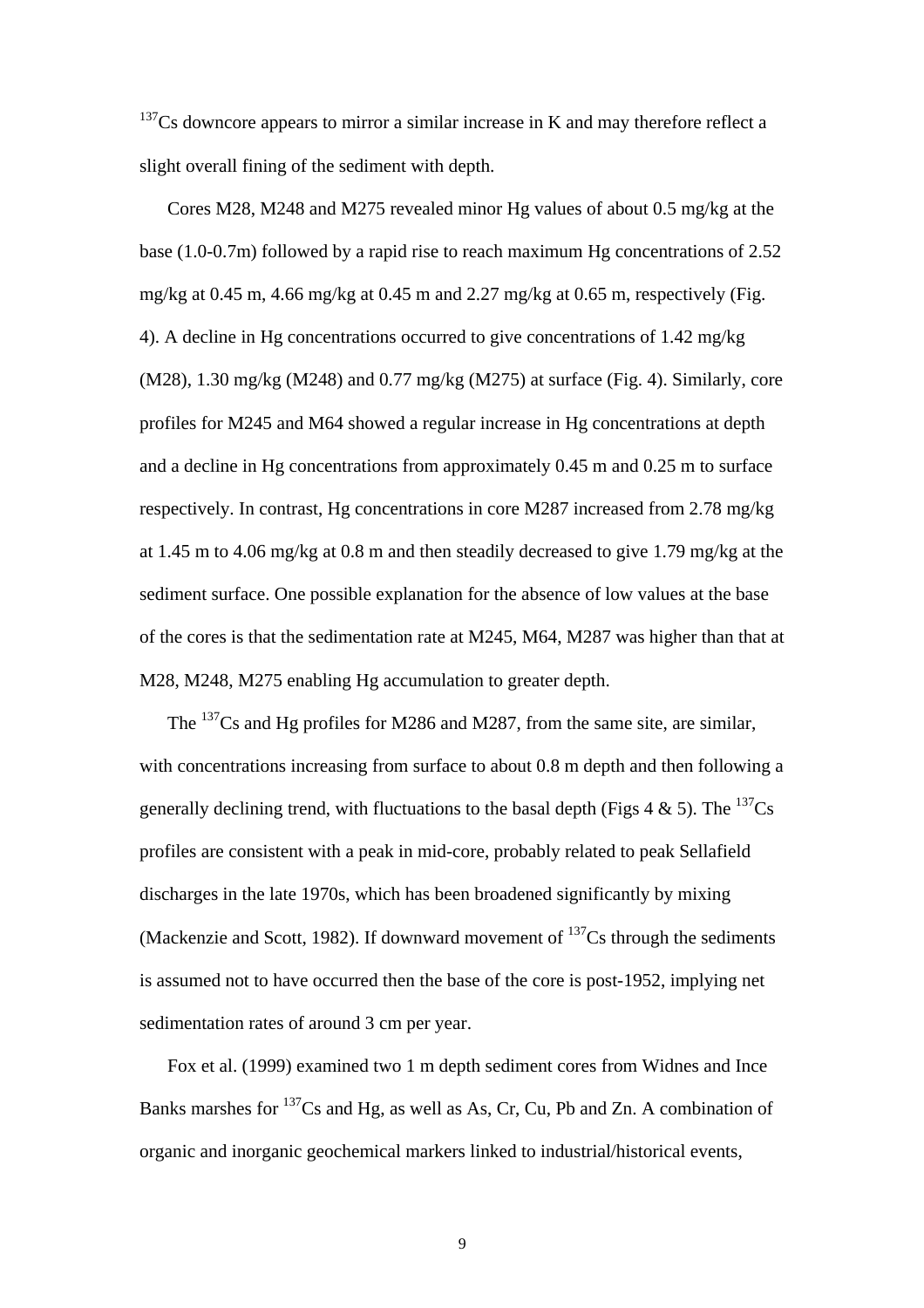including the presence or absence of the pesticide DDT, suggested that the observed fall in Hg values at the near surface (0 to  $\sim$ 15 cm) was attributable to the discontinuation of manufacturing processes and more stringent controls on the release of effluent from the late-1970s onwards. In the current study, M245, M28, M248, M287, M64, M274 and M275 Hg concentrations also decreased near surface, as compared to mid-core Hg maxima, confirming that Hg concentrations appear to have recently diminished. However, the concentration profile for M101 revealed an increase from low values of 0.03 mg/kg at 0.75 m up to 4.89 mg/kg at 0.35 cm before a slight decline and levelling off to 4.18 mg/kg at the surface, which suggested that in certain locations within the Mersey, Hg concentrations have not declined appreciably. This could be due to either re-deposition of much older contaminated material from, for example, Ince Marsh, which is reported to be actively eroding, or could be due to the erosion of surface sediments with lower Hg content from this site (NRA, 1995). Alternatively, the high concentrations at surface and greater depths could be caused by local point sources, but this seems less likely given that no upstream or downstream Hg gradient was observed in adjacent cores on the north bank and that the site is relatively rural by comparison to other portions of the estuary. Overall, the estuarine sediment cores from the middle Mersey were most contaminated in Hg at a depth of 40-60cm from surface, and therefore this Hg is not easily available to surface dwelling organisms (Fig. 4). Correlation between LoI and Hg content was evident ( $\mathbb{R}^2$ )  $= 0.686$ ) for the salt marsh cores IB6, IB7 and IB8, which suggested that some of the variability in Hg content could be accounted for by the changing TOC content of the Mersey sediments (Fig. 4). Previous studies of surface sediment contamination in subtropical mangroves of China and back barrier salt marsh sediments of New Jersey,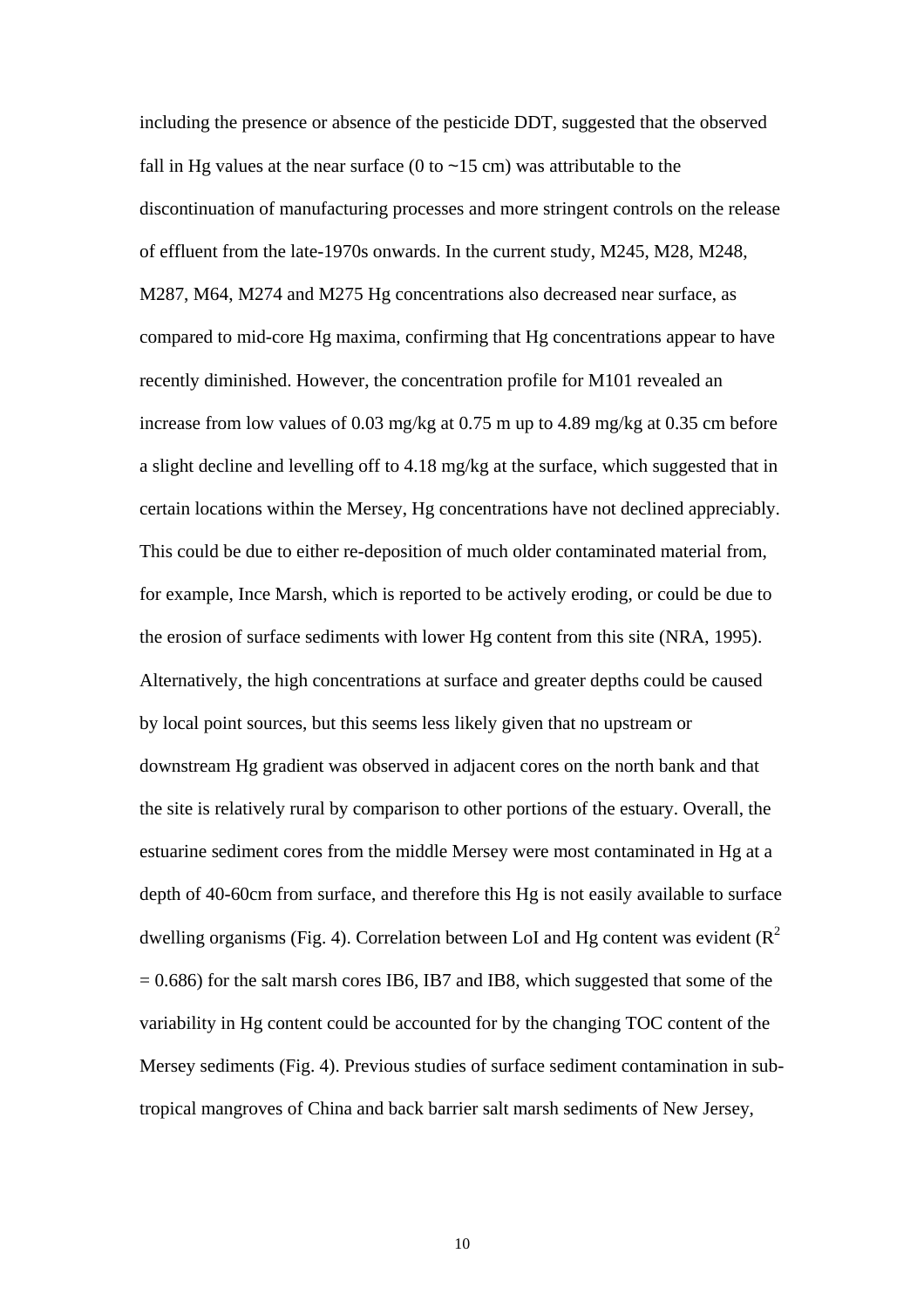USA have also reported that Hg and TOC contents are correlated (Vane et al., 2008, 2009).

Salt marsh cores from Ince Banks (IB6, IB7, IB8) showed low Hg concentrations in the range of 0.02-2.2 mg/kg up to and including depths of 3.20 m (IB 6), 1.35 m (IB7), 2.64 m and 1.08 m (IB8) (Fig. 6). A gradual increase in Hg concentrations then occurred in all three cores reaching maximum Hg values of 6.02 mg/kg at 0.75 m, 6.23 mg/kg at 0.15 m and 5.71 mg/kg at 0.25 m depth for IB6 and IB8, respectively. Similarly, low Hg values in the range of 0.01 to 0.14 were observed at the base of core WW1 (2.21-1.28 m) prior to an increase to 0.99 mg/kg at 0.71 m and maximal concentrations of 5.24 mg/kg at 0.24 m depth. A decrease in Hg concentrations then occurred at or close to the sediment surface of IB6, IB7, IB8 and WW1. The decline in Hg concentrations in the innermost levels of each salt marsh core (IB6, IB7, IB8 & WW1) cannot be attributed to a decline in TOC content since the LoI values continue to increase in the innermost intervals (Fig. 6). Therefore, it is most likely that the decrease in Hg concentrations signifies a recent decline in Hg usage and discharge of industrial effluent into the Mersey catchment, and it may in fact be greater than first apparent due to higher TOC content in the core (Harland et al., 2001).

The ecological effect of Hg contamination in sediments can be estimated by comparison to consensus-based effects range median (ERM) limit of 0.17 mg/kg for marine and estuarine ecosystems, which defines the approximate concentration frequently associated with adverse effects to selected sensitive biota (42 %) (Long et al., 1995). Another approach for estimating the effects on organisms is the probable effect concentrations (PEC) of 1.06 mg/kg for freshwater ecosystems (Long et al., 1995; MacDonald et al., 2000). Using the former criteria, 169 of the 203 sediments exceeded the published ERM, and using the second criteria, 142 sediments were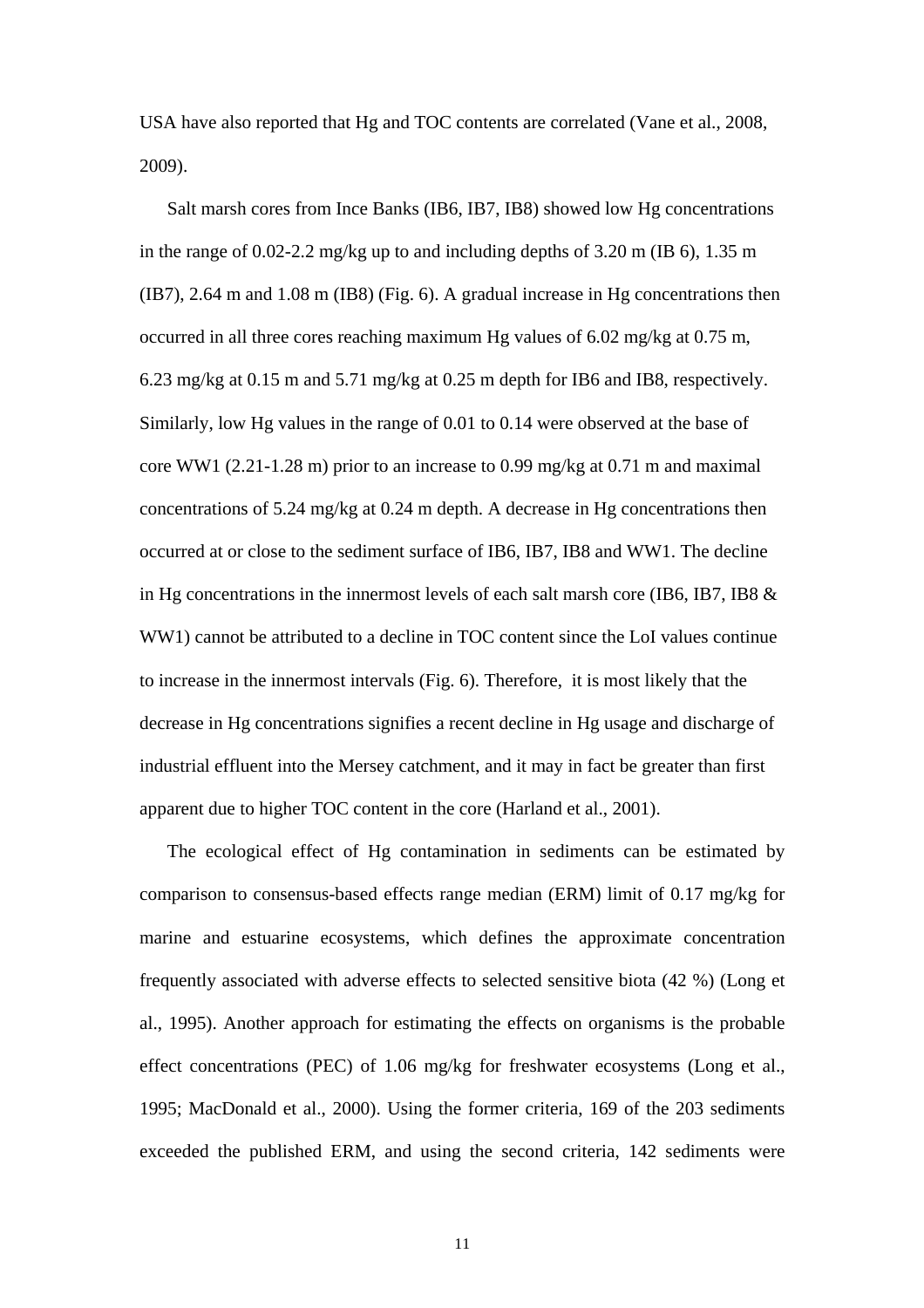above the PEC benchmark, which suggests that the Hg concentrations may have an adverse effect on aquatic organisms in the Mersey.

This survey has demonstrated that sedimentary hosted Hg concentrations remain elevated ( $\geq$ 2 mg/kg) throughout much of the Mersey estuary and that Hg is associated with the organic matter. Surface sediments showed a spatial gradient from high Hg concentrations upstream and lower values in the outer estuary in line with distance from major chemical works and adjacent eroding salt marshes. The upper metre of salt marsh sediments was most contaminated with Hg  $(-4 \text{ mg/kg})$  and represents a potential threat to near surface dwelling aquatic organisms existing in these environments. A decrease in Hg content was observed at the surface of all four salt marsh cores indicating a possible recent decline in Hg contamination within the Mersey estuary since the 1980's. A similar decline in near surface Hg concentrations from cores collected from within the main channel of the Mersey was not generally observed because of sedimentary mixing.

## **Acknowledgements**

The authors thank the Environment Agency staff at the Northwest Regional Office for piloting the hovercraft (Sea-Spray) and the crew of the vessel Coastal Guardian for assistance in sample collection. The authors are indebted to Barbara Vickers for Hg analysis and all colleagues at British Geological Survey who were involved in the Mersey field campaign. This paper is published by permission of the Executive Director, British Geological Survey.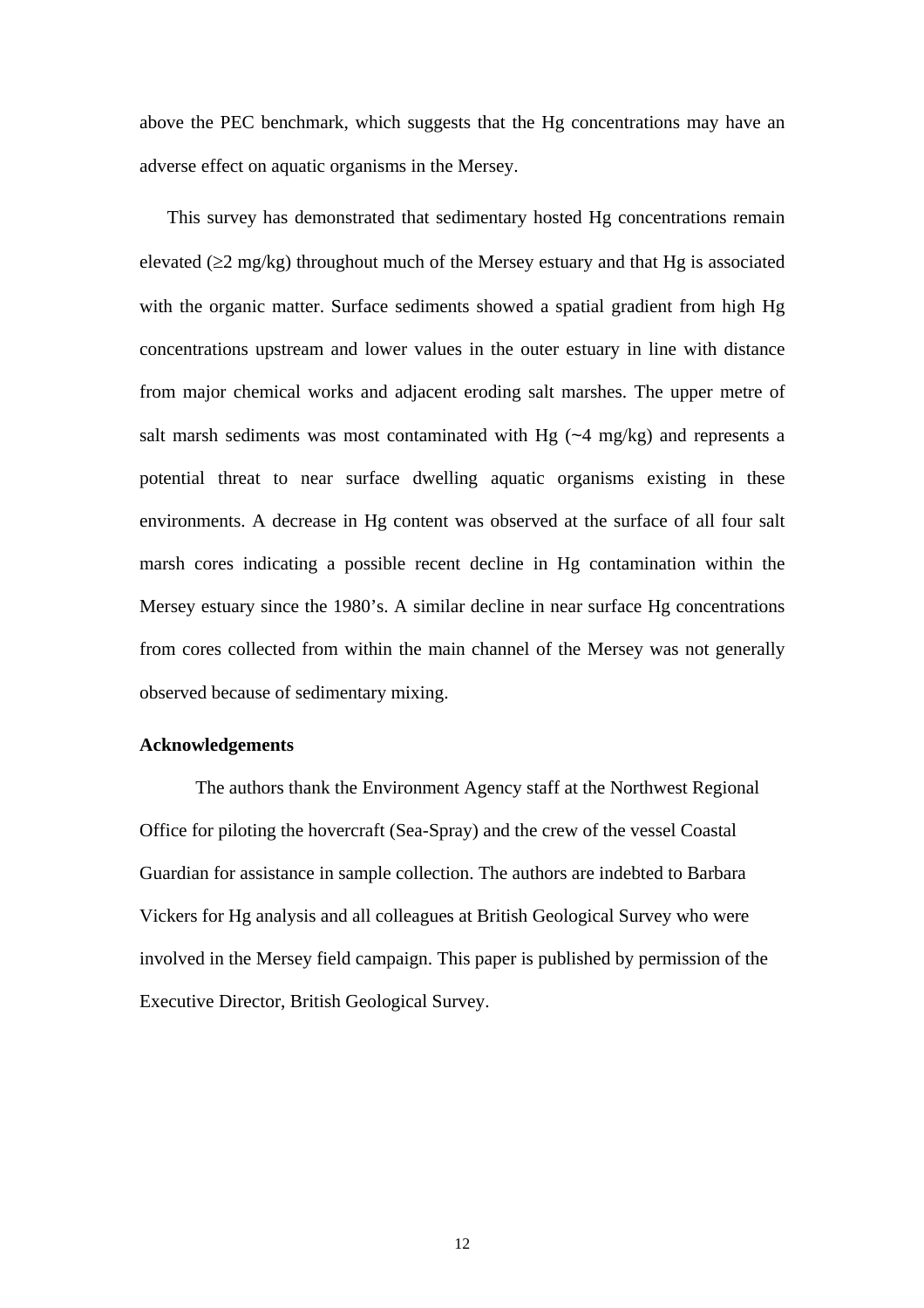## **References**

- Bengston, G. and Picado F. 2008. Mercury sorption to sediments: Dependence on grain size, dissolved organic carbon, and suspended bacteria. Chemosphere, 73, 526-531.
- Boening, D. W., 2000. Ecological effects, transport, and fate of mercury: a general review. Chemosphere 40, 1335-1351.
- Bryan, G. W., Langston, W. J., 1992. Bioavailability, accumulation and effects of heavy-metals in sediments with special reference to the United Kingdom estuaries- a review. Environ. Pollut. 76, 89-131.
- Camacho-Ibar, V. F., Wrench, J. J., Head, P. C., 1992. Contrasting behaviour of arsenic and mercury in Liverpool Bay sediments. Est. Coast. Shelf Sci 34, 23- 36.
- Clifton, R. J., Hamilton, E. I., 1982. The application of radioisotopes in the study of estuarine sedimentary processes. Est. Coast. Shelf Sci. 14, 433-446.
- Craig, P. J., Moreton, P. A., 1986. Total mercury, methyl mercury and sulfide levels in British estuarine sediments .3. Water Res. 20, 1111-1118.
- Fox, W. M., Johnson, M. S., Jones, S. R., Leah, R. T., Copplestone, D., 1999. The use of sediment cores from stable and developing salt marshes to reconstuct historical contamination profiles in the Mersey Estuary, UK. Mar. Environ. Res. 47, 311-329.
- Haitzer, M., Aiken, G. R., Ryan, J. N., 2003. Binding of mercury (II) to aquatic humic substances:influence of pH and source of humic substances. Environ. Sci. Technol. 37, 2436-2441.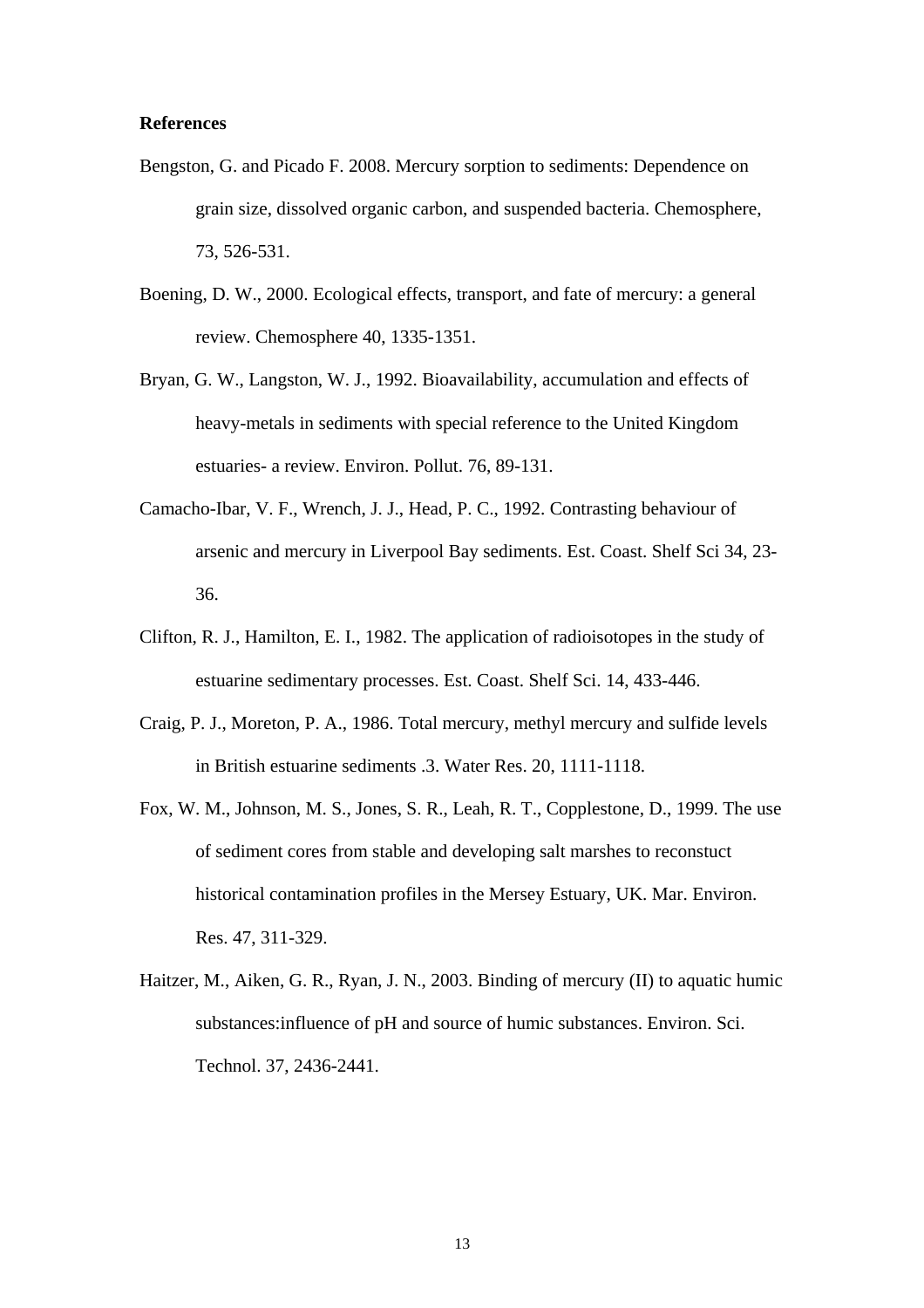- Hamilton, E. I., Clarke, K. R., 1984. The recent sedimentation history of the esk estuary, Cumbria, UK - the application of radiochronology. Sci. Total Environ. 35, 325-386.
- Harino, H., O'Hara, S. C. M., Burt, G. R., Chesman, B. S., Pope, N. D., Langston, W. J., 2003. Organotin compounds in Mersey and Thames estuaries a decade after UK TBT legislation. J. Mar. Biol. Assoc. U.K. 83, 11-22.
- Harland, B. J., Taylor, D., Wither, A., 2000. The distribution of mercury and other trace metals in the sediments of the Mersey Estuary over 25 years 1974-1998. Sci. Total Environ. 253, 45-62.
- Harland, B. J., Taylor, D., and Wither, A., 2001. Corrigendum to 'The distribution of mercury and other trace metals in the sediments of the Mersey Estuary over 25 years 1974-1998' Sci. Total Environ. 279, 231-231.
- Kershaw, P. J., Pentreath, R. J., Woodhead, D. S., Hunt, G. J., 1992. A review of radioactivity in the Irish Sea: a report prepared for the marine pollution monitoring management group. MAFF directorate of fisheries research.
- Langston, W. J., 1986. Metals in sediments and benthic organisms in the Mersey estuary. Est. Coast. Shelf Sci. 23, 239-261.
- Leah, R. T., Johnson, M. S., Connor, L., Levene, C., 1997. Polychlorinated biphenyls in fish and shellfish from the Mersey Estuary and Liverpool Bay. Mar. Environ. Res. 43, 345-358.
- Lee, S. V., Cundy, A. B., 2001. Heavy metal contamination and mixing processes in sediments from the Humber estuary, eastern England. Est. Coast. Shelf Sci. 53, 619-636.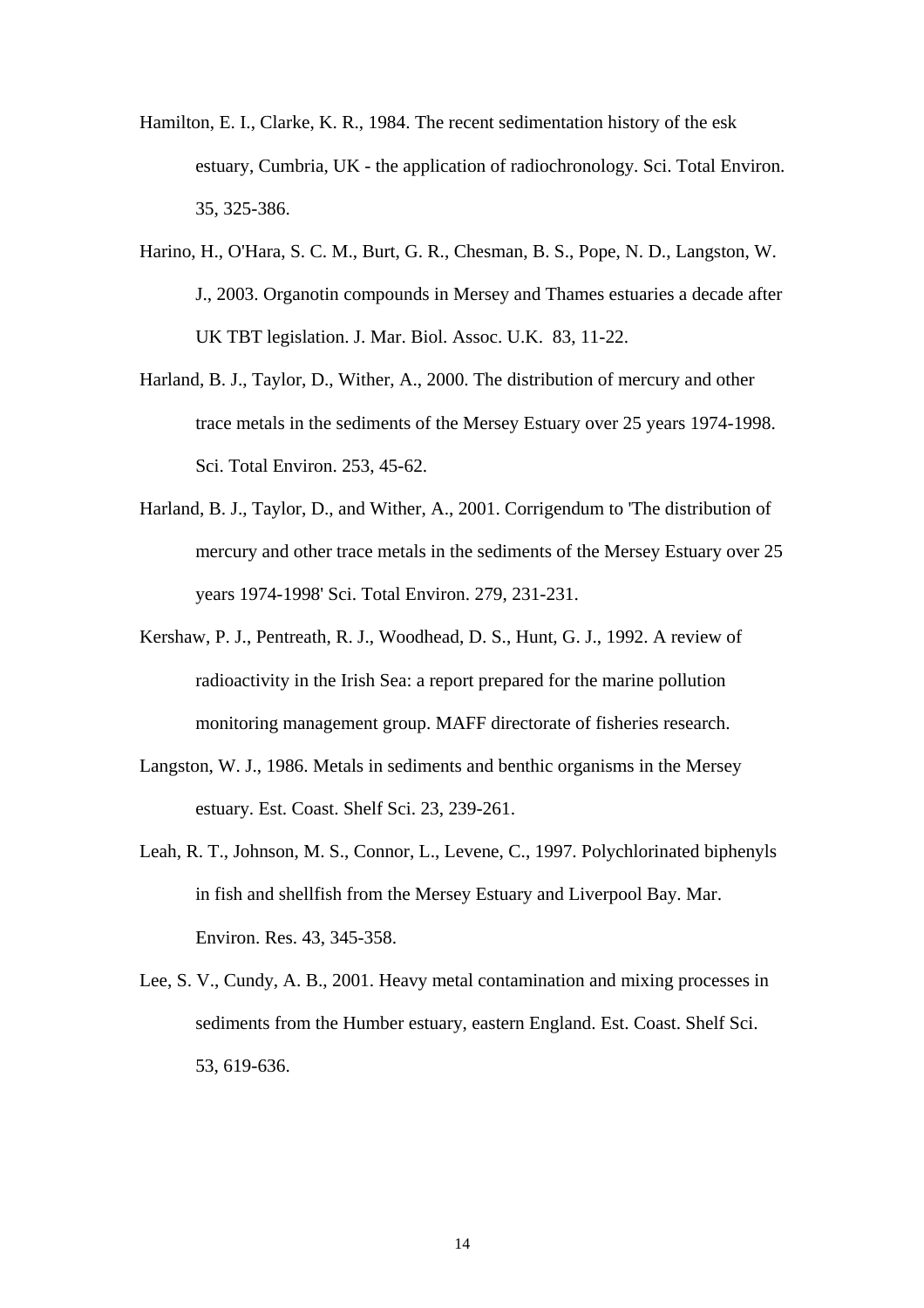- Long, E. R., MacDonald, D. D., Smith, S. L., Calder, F. D., 1995. Incidence of adverse biological effects within ranges of chemical concentrations in marine estuarine sediments. Environ. Manage. 19, 81-97.
- MacDonald, D. D., Ingersol, C. G., Berger, T. A., 2000. Development and evaluation of consensus-based sediment quality guidelines for freshwater ecosystems. Arch. Environ. Contam. Toxicol. 39, 20-31.
- Mackenzie, A. B., Scott, R. D., 1982. Radiocesium and plutonium in inter-tidal sediments from southern Scotland. Nature 299, 613-616.
- Mackenzie, A. B., Scott, R. D., Allan, R. L., Benshaban, Y. A., Cook, G. T., Pulford, I. D., 1994. Sediment radionuclide profiles - implications for mechanisms of sellafield waste dispersal in the Irish Sea. J. Environ. Radioact. 23, 39-69.
- NRA, 1995. The Mersey estuary: a report on environmental quality. National Rivers Authority Water Quality Series, 23, pp. 44.
- Osborne, P. J., Preston, M. R., Chen, H.-Y., 1997. Azaarenes in sediments, suspended particles and aerosol associated with the River Mersey estuary. Mar. Chem. 58, 73-83.
- Ritchie, J. C., McHenry, J. R., 1990. Application of radioactive fallout cesium-137 for measuring soil erosion and sediment accumulation rates and patterns: A review. J. Environ. Quality 19, 215-233.
- Thomas, K. V., Balaam, J., Barnard, N., Dyer, R., Jones, C., Lavender, J., McHugh, M., 2002. Characterisation of potentially genotoxic compounds in sediments collected from United Kingdom estuaries. Chemosphere 49, 247-258.
- Vane, C. H., Harrison, I., Kim, A. W., 2007. Polycyclic aromatic hydrocarbons (PAHs) and polychlorinated biphenyls (PCBs) in sediments from the Mersey Estuary, U.K. Sci.Total Environ. 374, 112-126.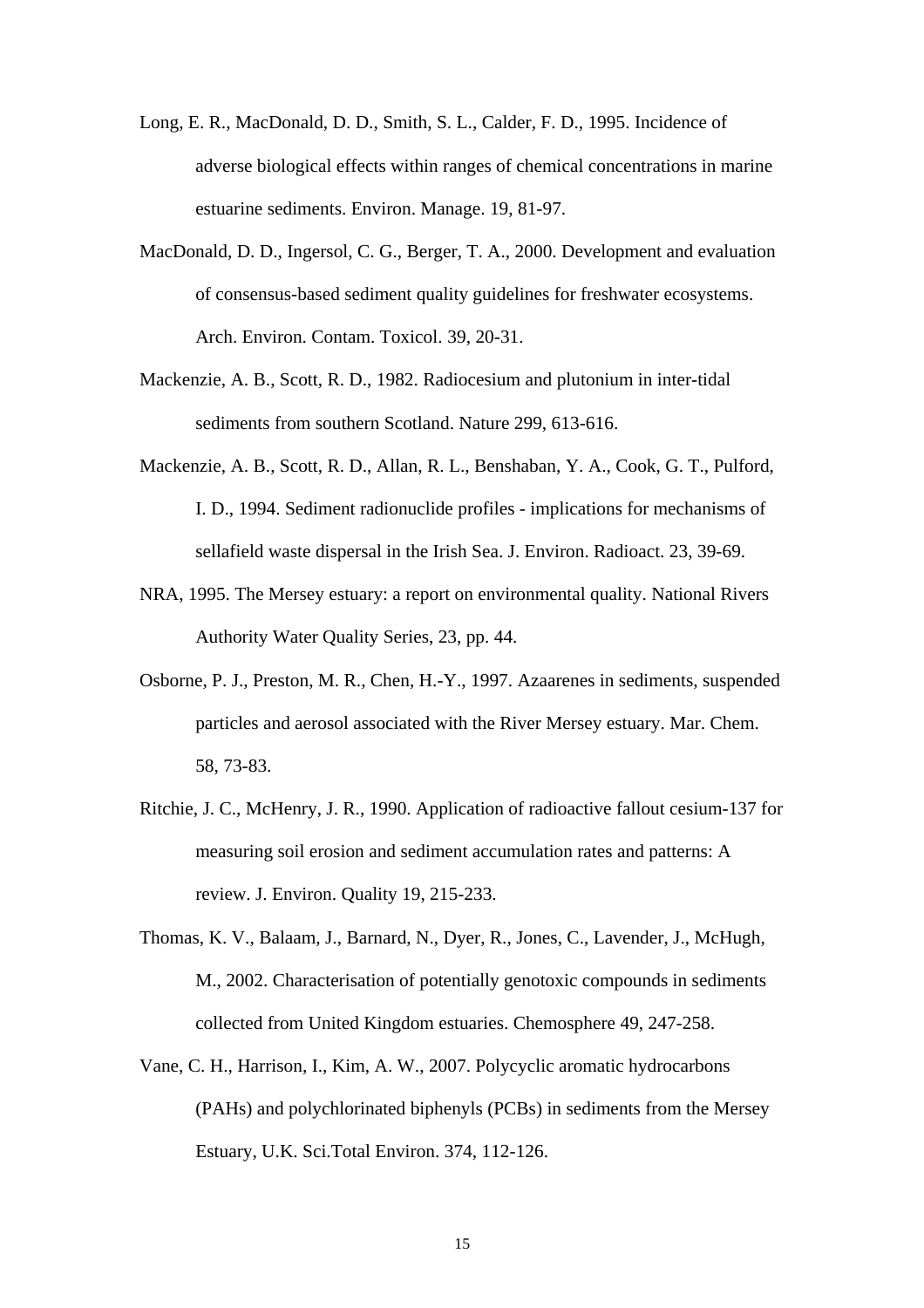- Vane, C.H., Harrison, I., Kim. A.W., Moss-Hayes, V., Vickers, B.P., Horton, B.P. 2008. Status of organic pollutants in surface sediments of Barnegat Bay-Little Egg Harbor Estuary, New Jersey, USA. Mar. Pollut. Bull. 56, 1802-1814.
- Vane, C.H., Harrison, I., Kim, A.W., Moss-Hayes, V., Vickers, B.P. Hong, K. 2009. Organic and metal contamination in surface mangrove sediments of South China. Mar. Pollut. Bull. 58, 134-144.
- Venkataraman, R., Bronson, F., Alrashkevich, V., Young, B. M., Field, M., 1999. Validation of in situ object counting system (ISOCS) mathematical efficiency calibration software. Nucl. Instrum. Methods Phys. Res., Sect. A. 422, 450- 454.
- Venkataraman, R., Croft, S., Russ, W. R., 2005. Calculation of peak-to-total ratios for high purity germanium detectors using Monte-Carlo modeling. J. Radioanal. Nucl. Chem. 264, 183-191.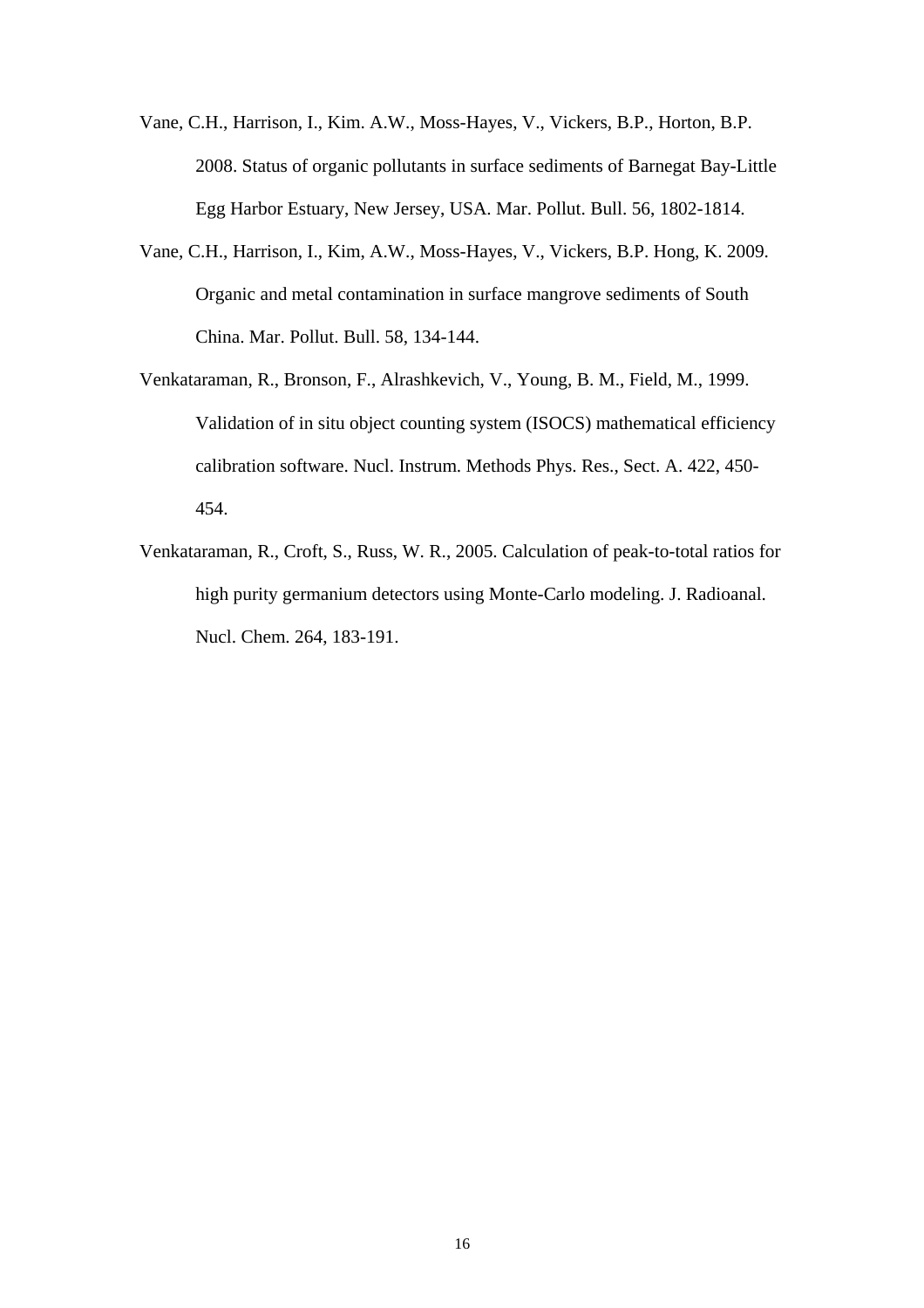

**Fig. 1.** Location of sediment cores collected from the Mersey estuary, UK.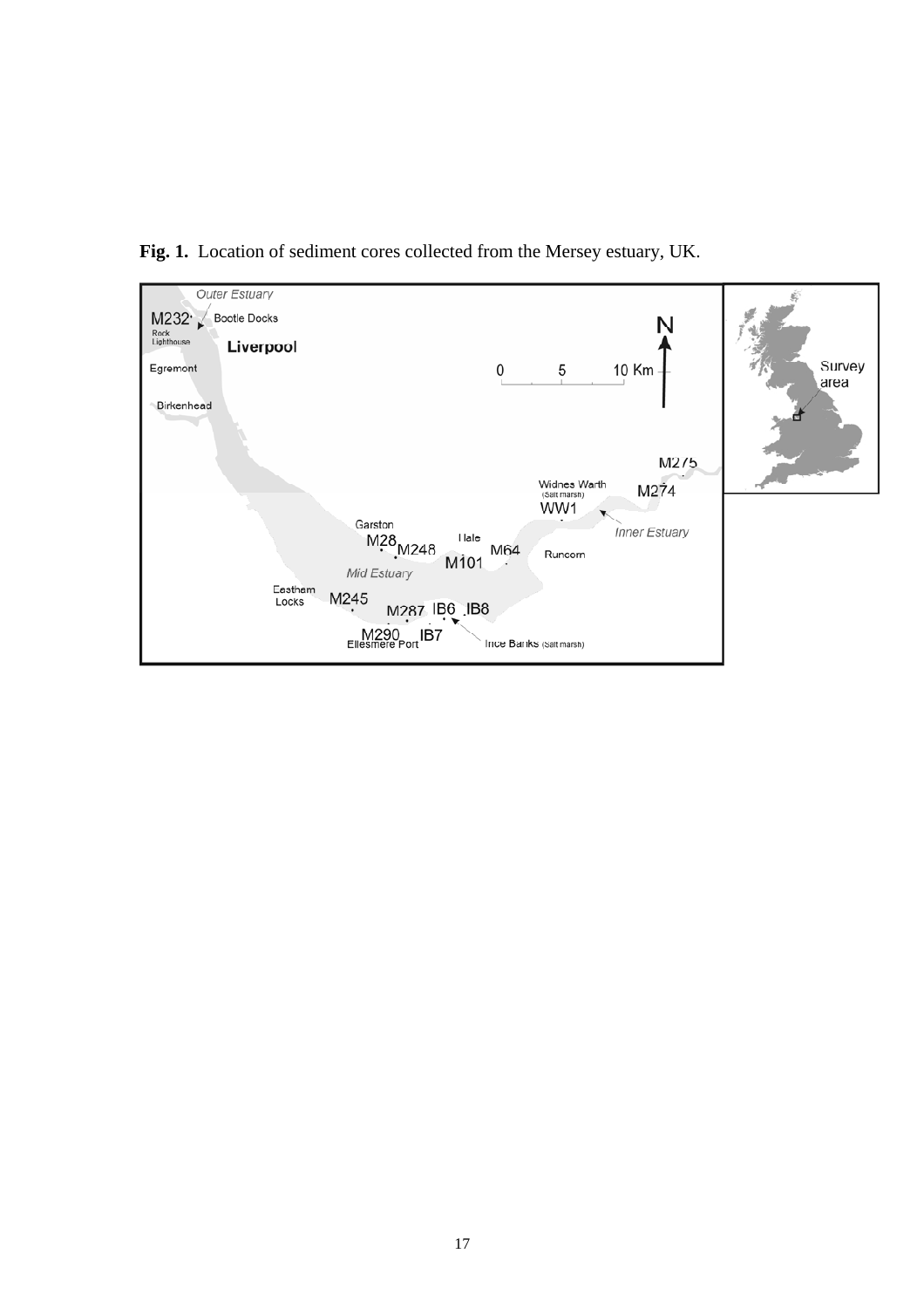**Fig. 2.** Concentration of Hg (mg/kg dry wt.) in surface sediments (0-10 cm) of the Mersey Estuary, UK.

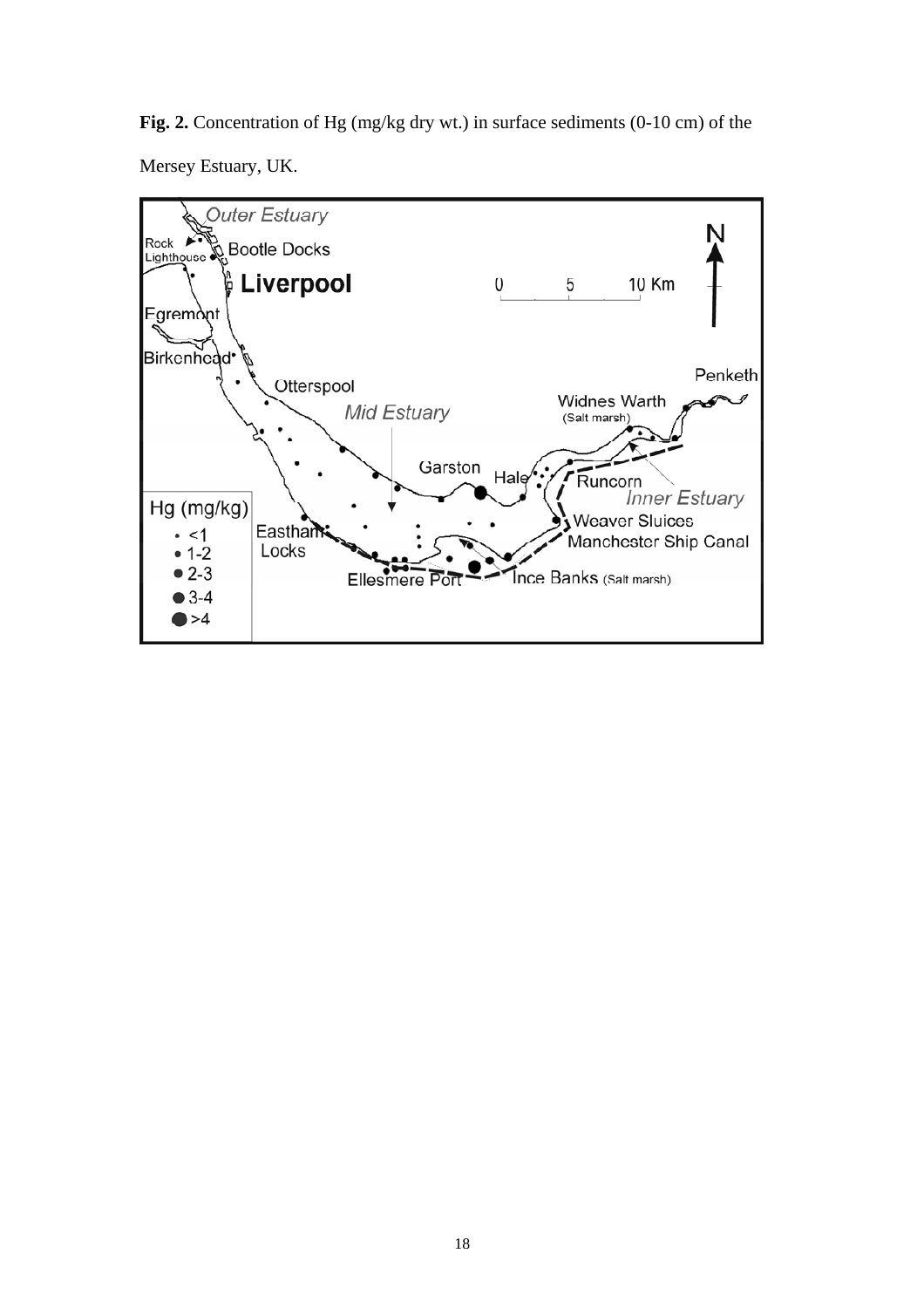**Fig. 3.** Total Hg concentration (mg/kg dry wt.) *versus* Loss on Ignition (LoI) with sediment depth. Core locations are presented in Fig. 1.

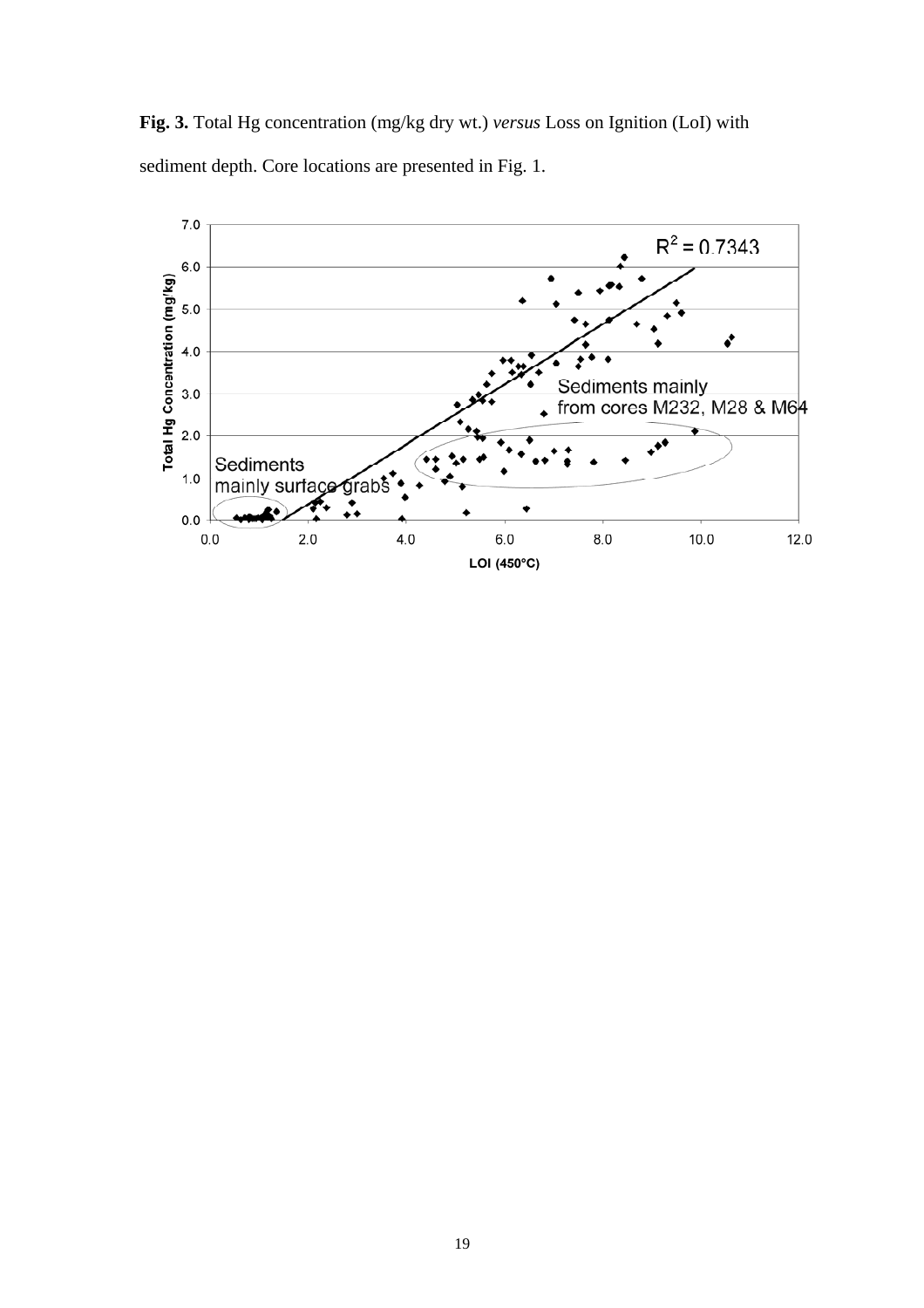**Fig. 4.** Variation in total Hg concentrations (mg/kg dry wt) and Loss on Ignition (LoI) with depth. Sediment core locations are presented in F.1.

 $\pmb{\times}$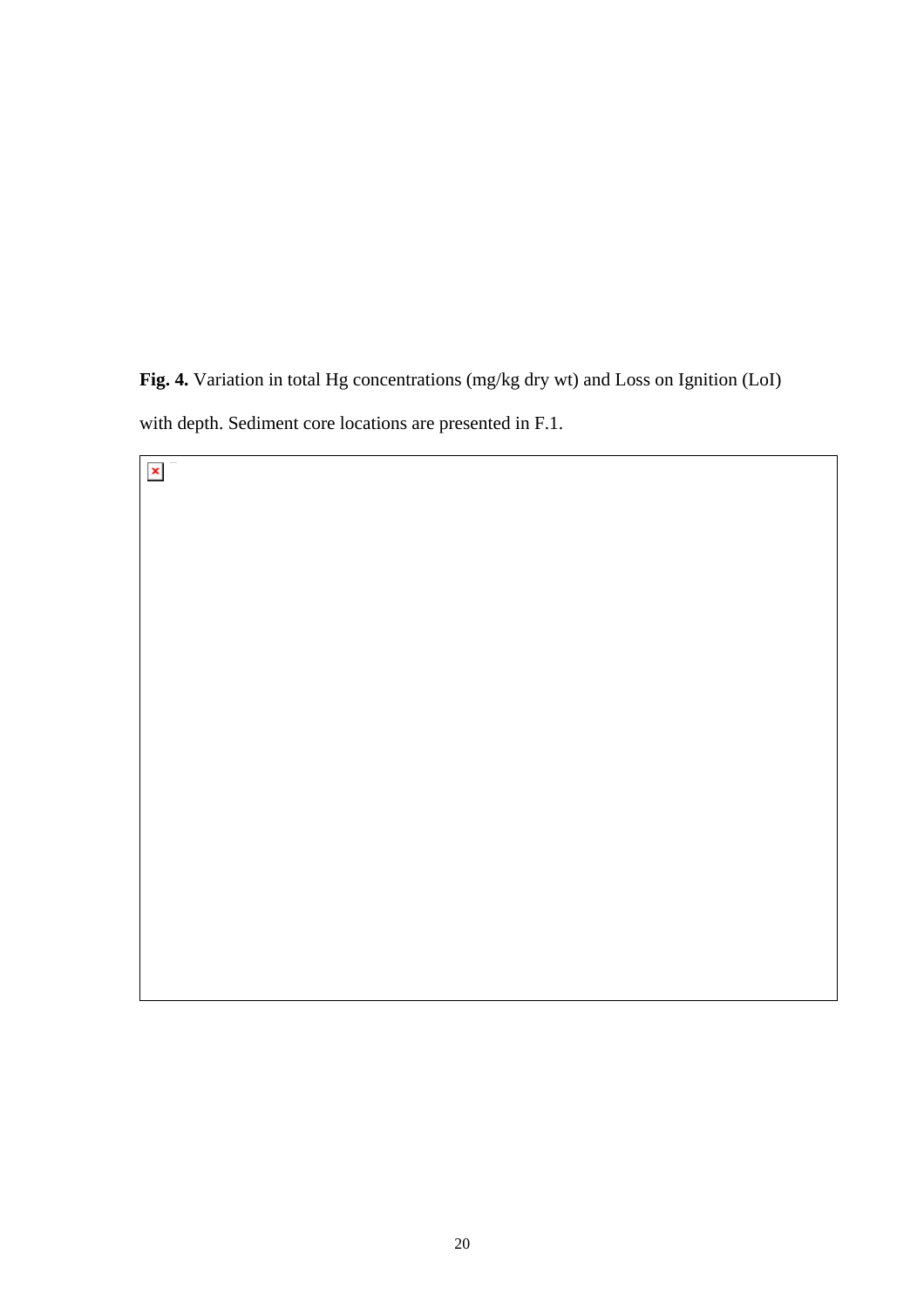Fig. 5. Variation in <sup>137</sup>Cs activity with sediment depth at Ellesmere Port (M290) and M287. Note that the decline in activity in the upper and lower 8-10 cm of each sediment core is an artefact of the automated core logger method employed.



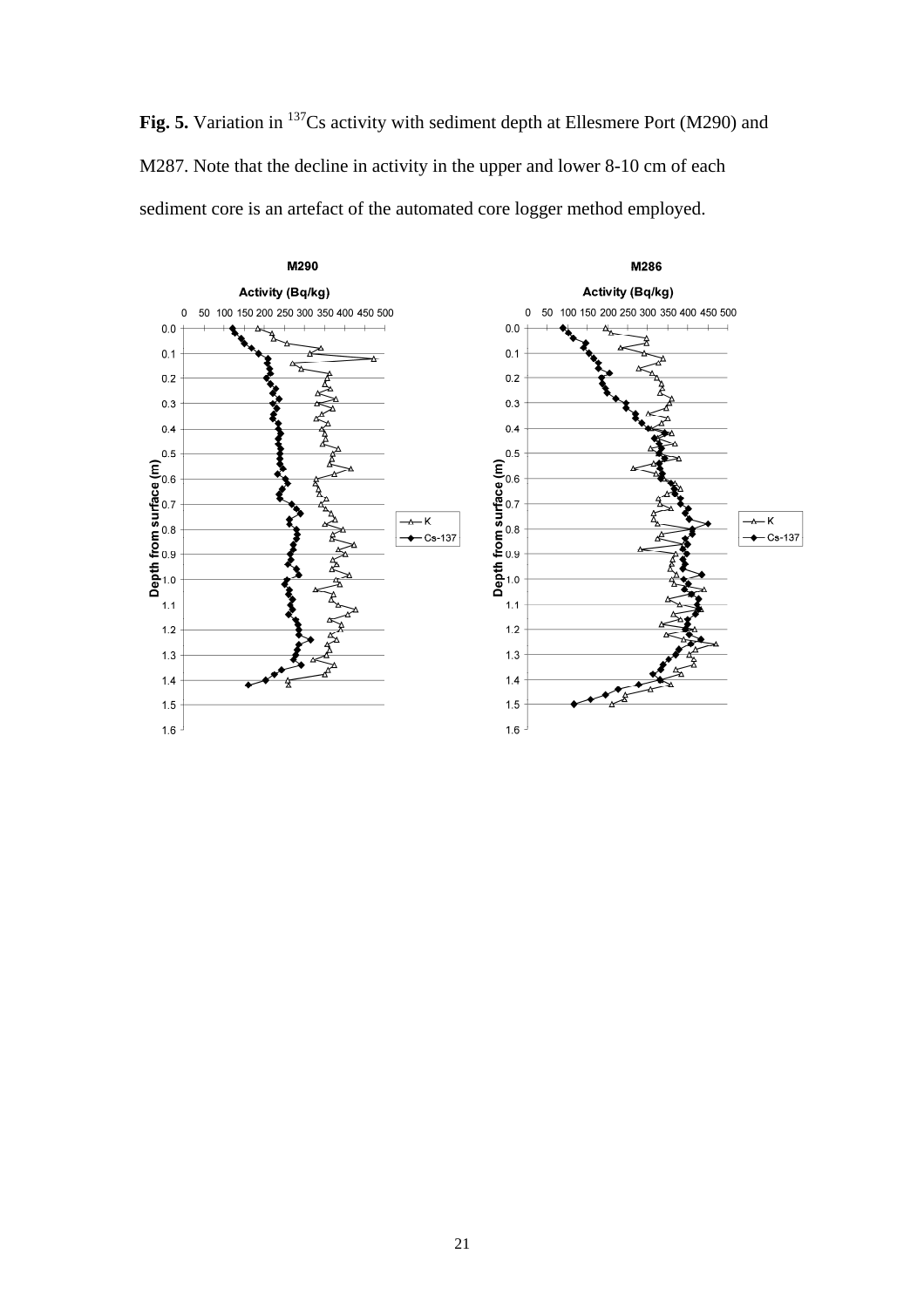**Fig. 6.** Variation in total Hg concentrations (mg/kg dry wt) and Loss on Ignition (LoI) with depth for salt marsh cores collected from Ince Banks (IB) and Widnes Warth (WW). Core locations are presented in Fig. 1.